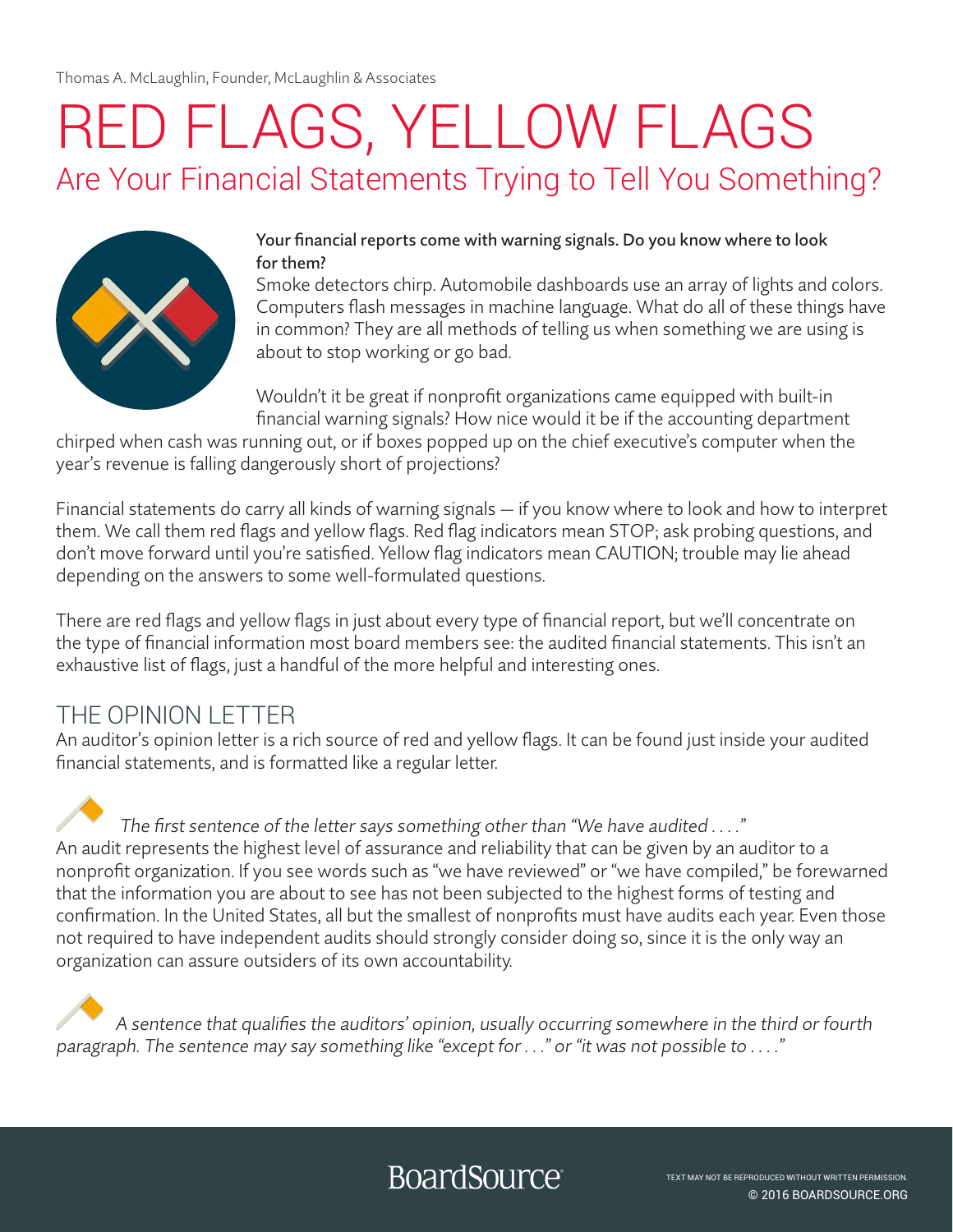# RED FLAGS, YELLOW FLAGS

Are Your Financial Statements Trying to Tell You Something?

This yellow flag means the auditor is giving a qualified opinion. It may amount to little more than a technical provision, but it could suggest deeper problems in the organization. In rare instances, it can be a "disclaimer of opinion," meaning the record keeping is so bad that the auditor is unable to give an opinion at all. Read carefully, and beware of the word "except…."

 The presence of the words "going concern" toward the end of the letter. No getting around this one — it's the auditor's equivalent of pulling a fire alarm. It means the auditor is worried that the organization may go out of business within the next 12 months.

The difference between the end of the fiscal year and the date of the letter is more than 90 days.

 The difference between the end of the fiscal year and the date of the letter is more than 120 days. The date at the bottom of the page is officially considered the last day of field work or the last day the auditor spent a significant amount of time on-site. Ordinarily, audits should be wrapped up within 90 days of the end of the fiscal year. The longer the elapsed time, the greater the cause for worry, because it may suggest the nonprofit was unable to get itself organized in time to complete the audit. Ask probing questions about the reasons for the delay. Even if there are good reasons, it means the information in the audited financial statement is stale by the time the board receives it.

### THE BALANCE SHEET

After the opinion letter, you'll see the Statement of Financial Position, also called the balance sheet. A flag you may find here:



### Asset imbalance

Look for the single largest number under "assets." Depending on the category of asset, you could be seeing evidence of problems. If the amount of cash on hand is large — more than, for example, 10 percent of the total yearly revenue — it may mean the organization's financial managers aren't making efficient use of their excess cash. If the amount of cash is small — 5 percent or less of the total yearly revenue — it could mean the organization is cash-starved.

If "accounts receivable" is the largest category of assets, it means the organization doesn't truly control its most valuable resource. Accounts receivable represent bills that have been sent out but not yet paid. What happens if the people or groups that received those bills never pay them? That would mean the balance sheet needs to be completely restructured, and the financial picture would look grim as a result.

# BoardSource<sup>®</sup>